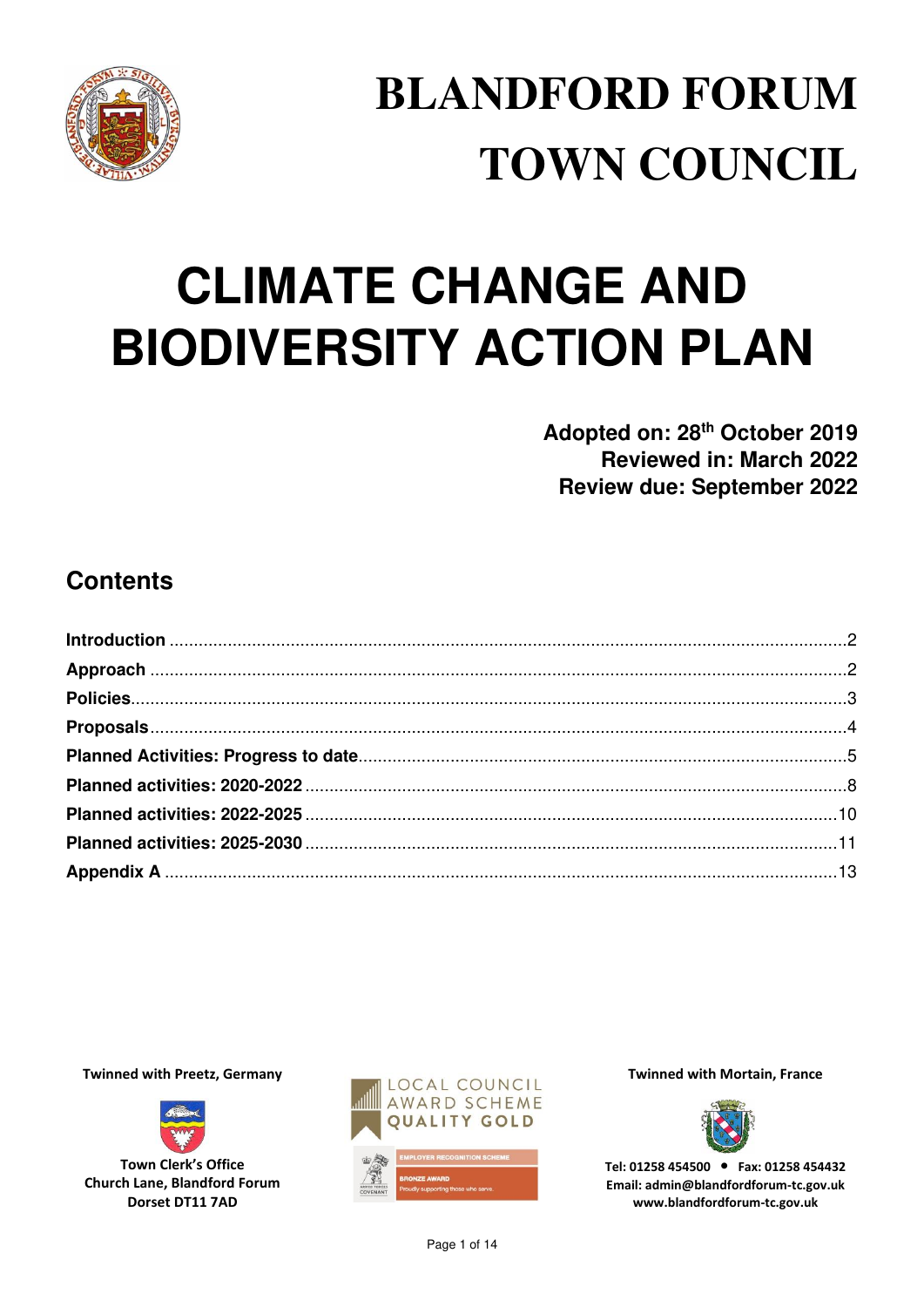# <span id="page-1-0"></span>**Introduction**

# **Background and context**

In May 2019 Blandford Forum Town Council passed a resolution in support of Dorset Council's decision to declare a climate emergency.

As a result of this, a climate action and environmental working group was set up to identify activities that could be undertaken and/or supported by Blandford Forum Town Council. The working group is currently chaired by Cllr Pat Osborne.

Since the formation of the working group several important activities have taken place that constitute a 'strong start' for Blandford Forum Town Council's climate and environmental agenda.

- 1) A list of target activities has been produced by Town Council officers which currently serves as the basis of a climate and environmental action plan which Town Council Officers have worked incredibly hard to deliver on a 'best endeavours' basis. This has quite rightly received positive feedback from Low Carbon Dorset.
- 2) A carbon emissions benchmarking exercise was carried out by Cllr Osborne on the 'Town Council Estate' in February 2020, which provided a baseline measure by which progress towards carbon neutrality can be measured. This is due to be repeated by Cllr Osborne in April 2022.
- 3) The working group began the process engaging with the community by inviting environmentally focused community groups and schools to join the working group.
- 4) Cllr Osborne attended a workshop held by The Centre for Sustainable Energy (CSE), who were working on a carbon footprint benchmarking tool for Town and Parish Councils. The CSE is now working in partnership with the Department of Business, Energy and Industrial Strategy (BEIS) to deliver the tool. There is currently no indication of when this might be made available for use. However, the CSE version was expected to deliver in October 2020. Its arrival will enable the creation of a community engagement plan targeting engagement activities and/ or campaigns on the areas identified as being most in need of focus. Cllr Osborne will look into this later in the year.
- 5) The Town Clerk attended the three Carbon Literacy workshops designed for town and parish council, in March 2022, which totalled 7.5 hours of sector-specific training managed via the DAPTC.

The Covid-19 pandemic has impeded further progress since March 2020 and prevented the working group from meeting in person, although some meetings have been held online. It has also provided an opportunity for Cllr Osborne to review the Town Council's Climate Change and Biodiversity Plans.

This document is the outcome of that review and has now incorporated the original list of activities.

# <span id="page-1-1"></span>**Approach**

# **About this document**

- 1. This document has incorporated the Town Council's original Climate and Environmental Action Plan and now has a distinction between:
	- a. Policies principles of action to be formally adopted by the Council, that support the Council and Officers when making decisions in a range of activities; and
	- b. Planned Activities Proposed actions or events that support the Council's stated aims in respect of climate action and environmental sustainability.

By making this distinction it is intended that climate action and environmental sustainability become ubiquitous considerations for all council decision making that are supported by a clear roadmap of planned activities.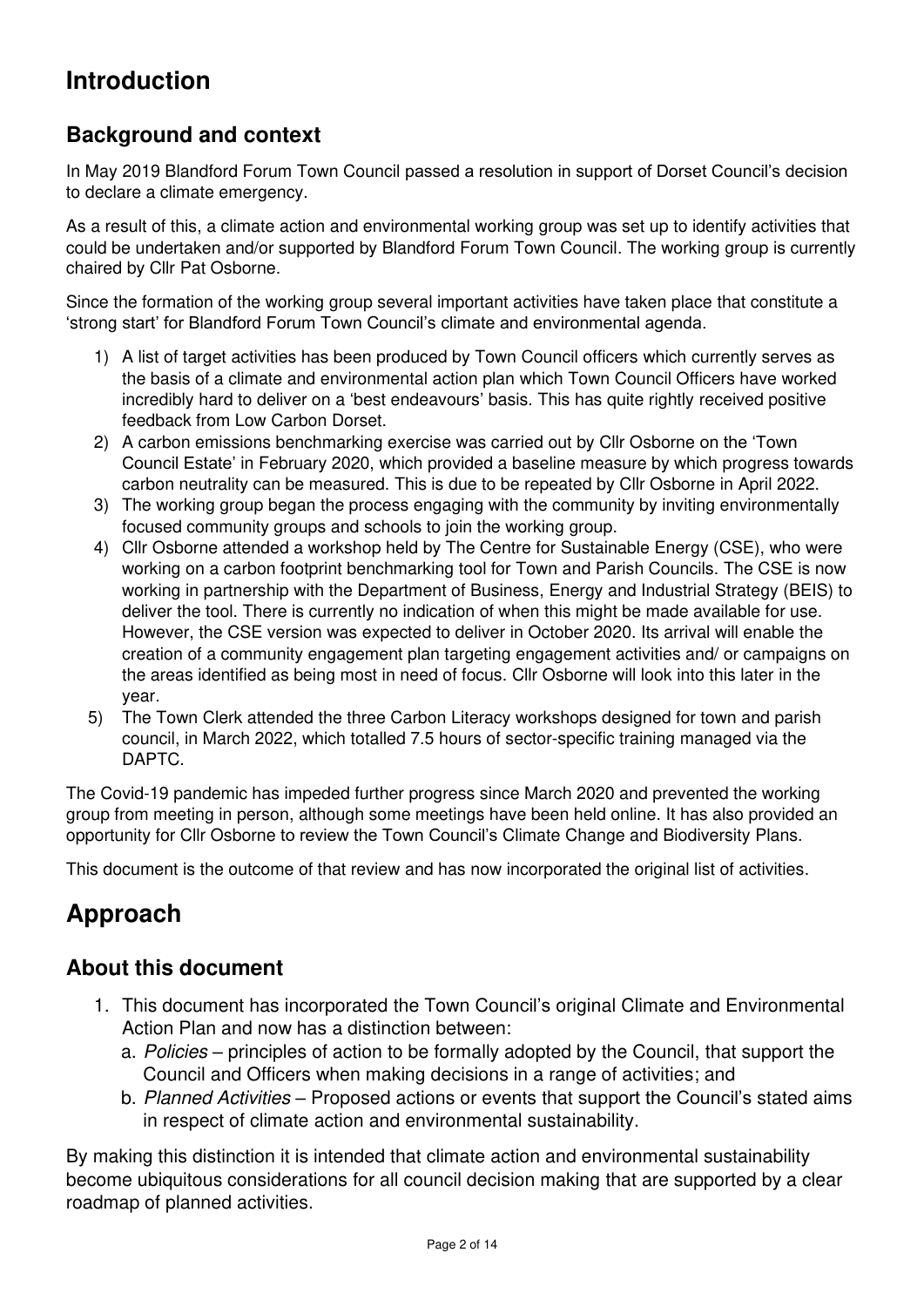- 2. This document also distinguishes between Planned Activities that relate to:
	- a. The Town Council Estate, i.e. where the Town Council has full control over the outcome; and
	- b. Community engagement, stakeholder support and lobbying, i.e. where the Council has the ability to exercise some influence over the outcome but does not have full control.

Making this distinction enables us to manage the expectations of the taxpayers with regards what the Town Council is empowered to deliver with regards Climate Action and Environmental Sustainability.

It also helps to provide clarity around how the Council might wish to allocate resources and the extent to which activities are to be community, councillor, or officer led.

- 3. This document further distinguishes between the following categories of activity:
	- Carbon reduction
	- Plastic reduction single use plastics/ plastic packaging/ disposable plastics
	- Waste reduction all other forms of avoidable waste
	- Biodiversity and trees trees and other plant life have an important role to play in carbon reduction as well as contributing to healthy, diverse ecosystems
	- Climate change readiness preparation for a world in which extreme whether events are much more commonplace

Categorising activities in this way helps to ensure that our portfolio of activities remains balanced and proportionate to the threats posed by inaction.

4. Finally, this document seeks to propose suggestions as to how activities might be funded as follows:

# Proposal:

It is proposed that wherever possible the Council should:

- a) Seek in the first instance to fund activities through existing income streams, i.e. through continuing to make environmentally conscious decisions when updating, maintaining and renovating property on the Town Council Estate.
- b) Explore grant funding options where there is no existing income stream.
- c) Consider Salix<sup>1</sup> Loans where available and only in proportion to the environmental risk that the planned activity seeks to mitigate.
- d) Consider raising funds from an increase to the precept only where absolutely necessary, and only in proportion to the environmental risk that the planned activity seeks to mitigate.

# <span id="page-2-0"></span>**Policies**

Blandford Forum Town Council maintains an Environmental Policy Statement.

The statement represents a high level, but comprehensive, commitment to minimising environmental impacts of day-to-day Town Council Operations within its own estate. Whilst it doesn't explicitly address the impacts on the Town Council Estate of environmental changes that originate externally, it does make a clear commitment to 'identify and manage environmental risks and hazards'.

<sup>1</sup> See<https://www.salixfinance.co.uk/loans/parish-councils>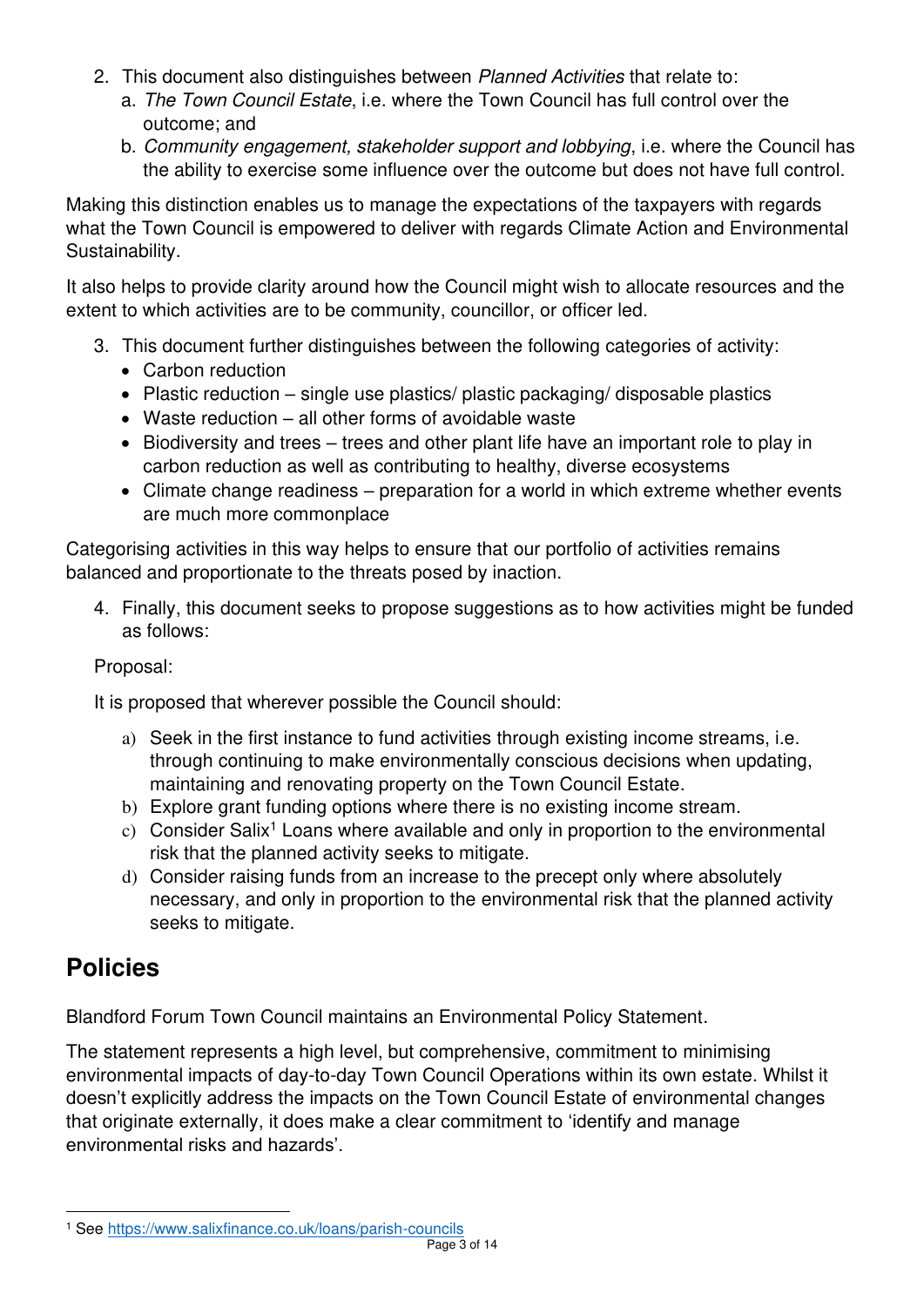The Town Council should consider the ever-changing environment we are experiencing and prepare for the future by identifying the hazard and mitigate the risk (for example, extreme weather. The Town Council could prepare for this now by introducing canopy shelters in amenity / play areas to address warmer weather or flash flooding, which would also raise awareness to the public). The public art seating at Persimmon has a canopy for shade/raincover and the Persimmon Homes play area tender should also include such provision. However, there is scope for updating the policy to also include activities where the Council has the ability to exercise some influence over the outcome but does not have full control. Planning is one area, for example.

# <span id="page-3-0"></span>**Proposals**

The following are proposed policy statements that the Council might consider adding to the Environmental Policy Statement. Section A are policy statements that have been drawn directly from the Town Council's original Climate Change and Biodiversity Plan that aren't currently included in the Environmental Policy Statement. Section B are new policy statements that the Town Council may wish to consider adopting.

# **Section A: Policy statements from the Climate Change and Biodiversity Plan**

- actively support small and large planning applications for new renewable energy in the area.
- continue replace all felled trees and continue to introduce new native trees that are of the highest possible benefit to wildlife.
- use the Neighbourhood Plan to require new homes to be energy efficient, nature friendly, and located close to public transport and amenities. Neighbourhood Plans identify sites for future housing and should push for these to be zero-carbon and nature friendly.
- designate and protect sites within the Neighbourhood Plan as local green spaces, new play spaces (formal and informal) and green infrastructure networks, encouraging local residents into the fresh air, walking or cycling rather than using their cars for local journeys.
- oppose high-carbon developments, promoting sustainable alternatives instead.
- ensure any council funds are invested safely in low-risk sustainable banks or investment funds.

# **Section B: New policy statements (adopted October 2021)**

- encourage, enable<sup>2</sup> and support community groups taking action to address climate change and promote environmental sustainability (e.g. Blandford War on Waste, Blandford Environmental Trust, Clean Up Blandford Campaign).
- engage, inform and encourage the wider community to take action on climate change and make decisions that promote environmental sustainability.
- use the Neighbourhood Plan to require new development to consider climate change readiness and, where available, use s106 monies to improve town infrastructure in readiness for extreme weather events.
- Future inclusion *–* marine citizenship statement

<sup>2</sup> Enablement will require some level of financial support. See later proposal in the Planned Activities: 2020-2022 section.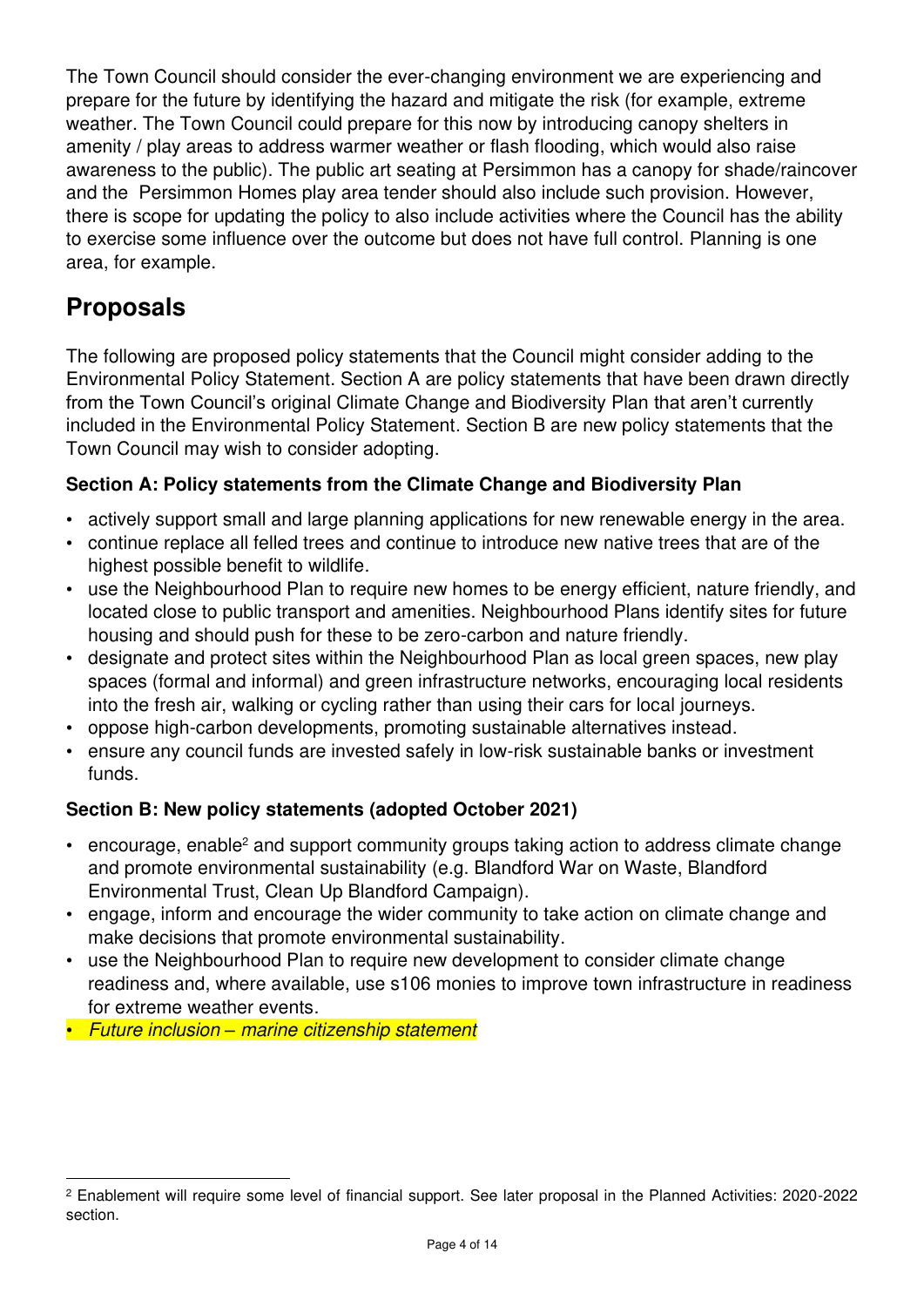# <span id="page-4-0"></span>**Planned Activities: Progress to date**

# **Summary**

The following list represents the incredible achievements made by Council Officers before and since the Town Council made a commitment to supporting Dorset Council's declaration of a Climate Emergency in May 2019.

# **Town Council Estate**

# **Carbon reduction**

- Carbon footprint benchmark carried out on the Town Council estate by Cllr Osborne in February 2020 (scheduled for review in April 2022).
- Switched to green electricity (100% renewable energy) in October 2020 when the contract was due for renewal and committed to five-year contract.
- The Town Council installed eco hot water boilers in two of our venues and the office kitchen, with built in ECO mode, which reduces electricity consumption that saves money and helps the environment.
- Removal of water dispenser, because it used plastic cups and it only made the water colder so it was not felt to be an efficient or justifiable use of energy.
- New heating systems and boilers in council buildings are chosen to be environmentally friendly where possible. One of the boilers the under stage in the Corn Exchange failed checks in February 2022 but will not be replaced due to the timeline for the refurbishment project. Councillors have been made aware that the temperatures may be lower, but it would not be prudent to replace it.
- Goods and services are purchased locally, where possible, to reduce mileage and packaging. In addition, staff try to combine meetings with picking up goods from local suppliers (e.g. Dorchester).
- Ensuring money is invested wisely. Across the UK, local authorities are investing tens of millions of pounds each into fossil fuel companies, despite having declared a climate emergency. Although Town Council investments are tiny in comparison, the Town Council ensures any council funds are invested safely in low-risk sustainable banks or investment funds.
- Researched funding possibilities with The Climate Action Fund, which is for groups that aim to reduce their carbon footprint sustainably and increase participation in community-led climate action.
- The grounds staff have arranged for a demonstration of battery powered machinery to trial.
- The Operations Manager has been seeking quotes for apps to purchase in lieu of the huge amount of printing for the grounds and caretaking teams to carry out health and safety checks of the venues/facilities. This will be presented to council for consideration. It will result in a significant reduction of printing and paper usage and will also help to address the storage issues BFTC faces.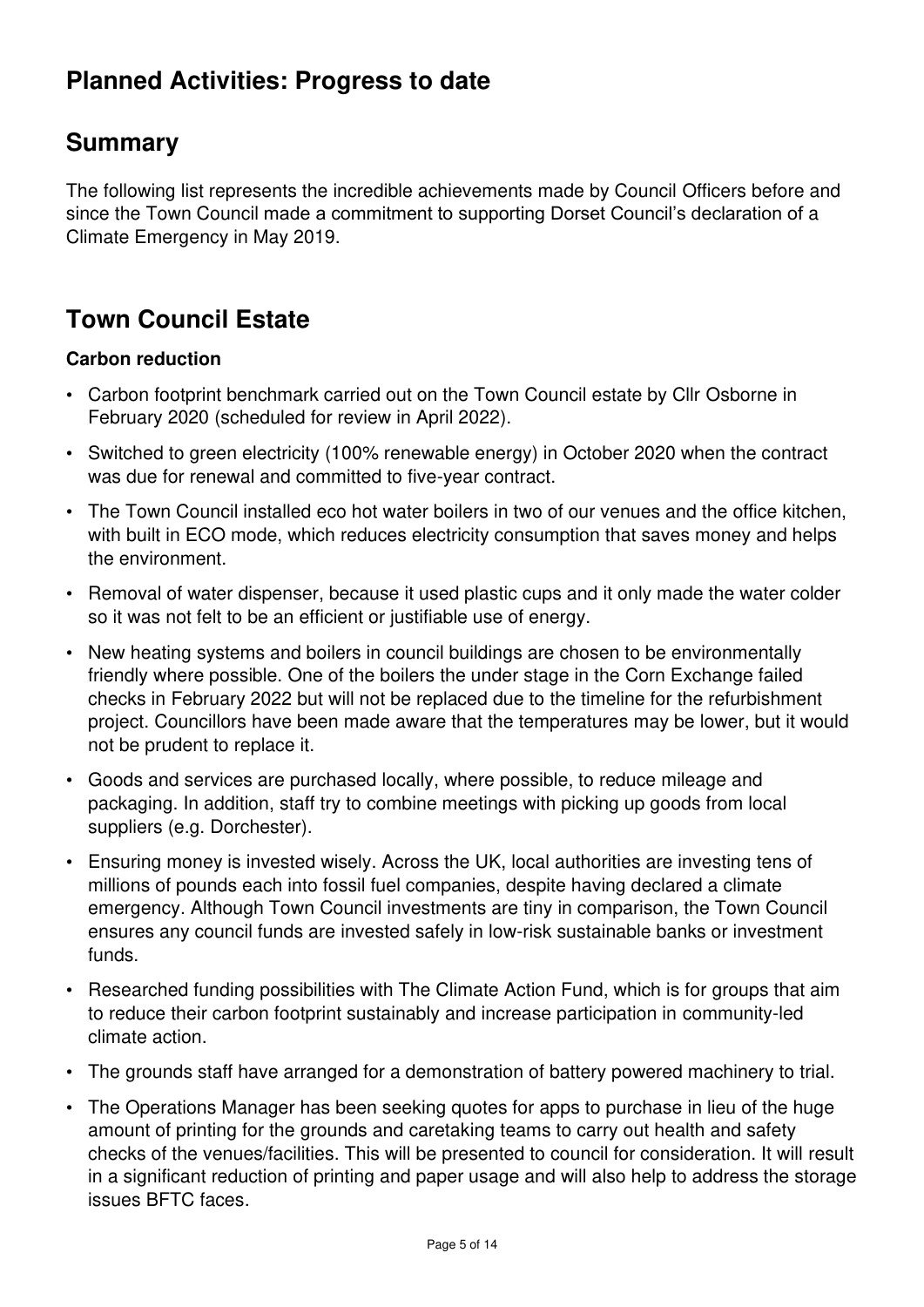# **Plastic reduction**

- Using glasses instead of plastic cups, as well as avoiding where possible the use of plastic plates and cutlery (anything in stock is being used up).
- For refreshments at meetings the measures include use of crockery, metal teaspoons, loose tea and coffee and glasses where possible.
- No usage of single use condiments sachets (anything in stock is being used up).
- Straws are not used in the office or at events (unless required for assistance with drinking).
- Staff try, where possible, to bring in their own lunch therefore reducing the use of single use packaging.
- Soap dispenser in the toilets, office toilets and kitchen is refillable.
- Promoting the use of re-usable bags. The Town Council introduced reusable market bags which are sold by the Market Manager and stallholders at £1 each to help reduce the use of plastic bags and help advertise the market.
- Switched from handwaving flags with plastic sticks to an eco-version with paper sticks for civic events/Freedom Parades.

## **Waste reduction**

- If the office staff cannot make use of wastepaper, it is recycled (except confidential papers) along with recyclable plastic items, cardboard and tins via the Dorset Waste Partnership (DWP). The Town Council pays for these regular collections.
- Glass bottles/coffee jars are recycled.
- All water meter readings are monitored, and action is taken immediately to identify the reasons when they are high, minimizing water loss if there is a leak.
- Councillors are encouraged to receive agendas and minutes by e-mail, which is the choice of the majority (although some documents do require printing).
- All woodchip produced is either reused or sent for recycling if possible.
- All invitations to Town Council events are sent via e-mail, where possible.

## **Biodiversity and trees**

- The Town Council requested the transfer of Elizabeth Road allotments from Dorset Council. This would ensure the status of statutory allotments and there would be no infill of houses, ensuring biodiversity.
- Provision of insect hotels, bird feeders, swift/swallow nests and bird nests in Woodhouse Gardens. Environmentally friendly slug repellent now in use.
- Biodiversity in public spaces. The Town Council is not responsible for the highway verges although, following a public consultation, it has identified a suitable area that can be replaced with a wildflower area (installed April 2021 on Jubilee Way). The Town Council also supports the Dorset Council's Rangers with their introduction of wildflower areas and grasses.
- Trees that are felled due to being dead, diseased or dying, are replaced with native species, where possible, and research is carried out to determine which species benefit the wildlife the most. Guidance is also sought from the Tree Officer at the Dorset Council.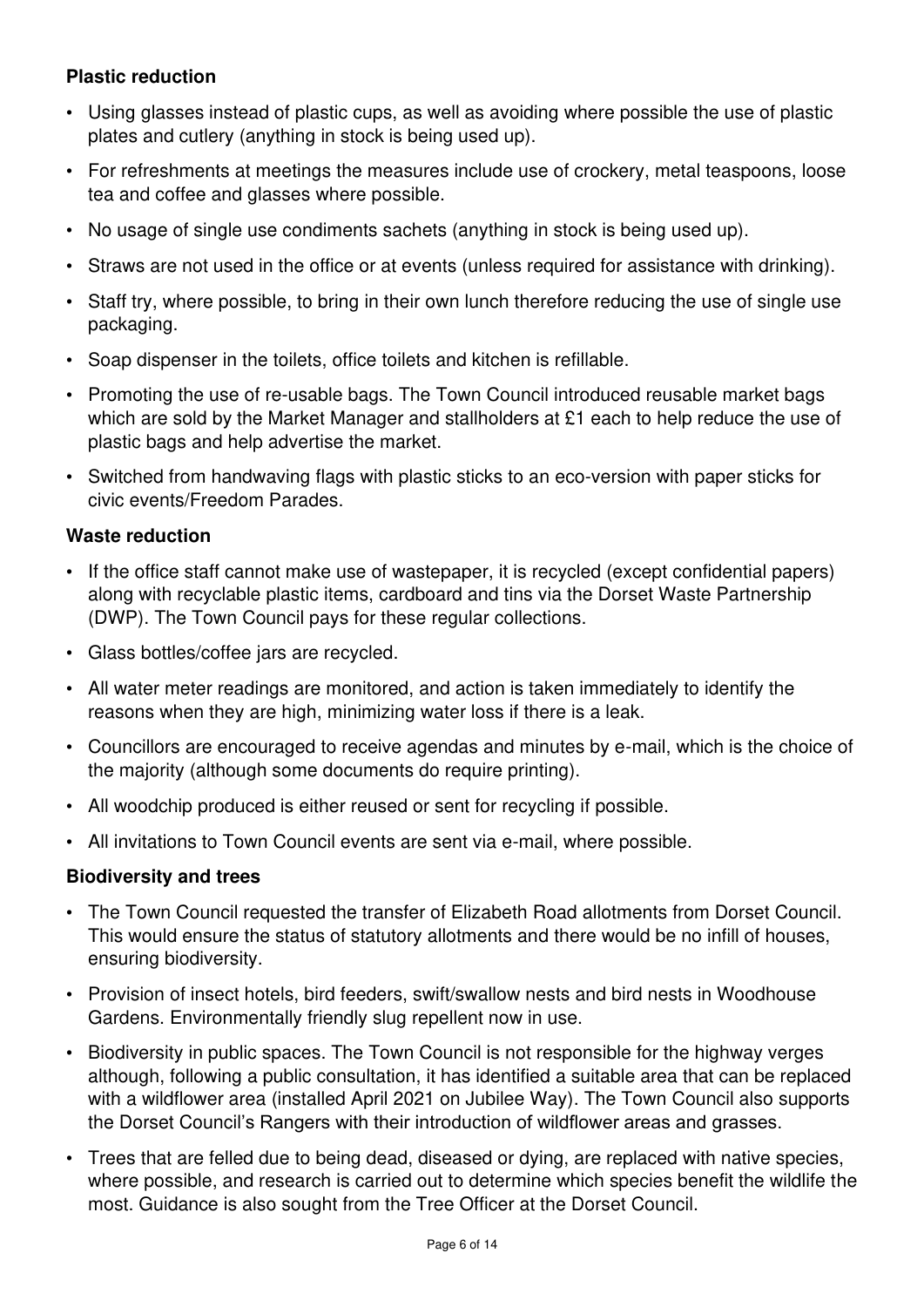- Signed up to the ten principles of the Charter for Trees, Woods and People (approved by council 27th January 2020).
- The Deputy Mayor planted a cherry tree in Woodhouse Gardens as part of The Queen's Green Canopy on 11<sup>th</sup> March 2022, the 70<sup>th</sup> day of 2022. The Dorset Council Chairman spoke about the benefits of a cherry tree to wildlife at the event. Pupils from Archbishop Wake Primary School were gifted with packs of sunflower seeds to sow, encouraging biodiversity. Residents were encouraged to plant a tree or a hawthorn bush in their garden as part of the initiative.

# **Climate change readiness**

- The Town Council took on the installation and maintenance of cycle parking in several locations, to help encourage people to cycle into town instead of driving.
- Public art installation at Badbury Heights is designed to provide shelter from sun and rain.

# **Community engagement, stakeholder support and lobbying**

- Establishing a Climate Change working group.
- Supporting Sustainable Dorset and Blandford Environmental Trust in promoting the annual Sustainability Fair held in Angus Wood.

## **Carbon reduction**

- Supporting the Dorset Council in its declaration of a climate emergency.
- Encouraging the Dorset Council to install Electric Vehicle Charge Points in its car parks and are looking into installing a charge point in Town Council recreation ground car parks.
- Events are held at the Corn Exchange to provide local entertainment at a reasonable cost or free of charge, helping residents to socialise in their town without travelling further afield.

## **Plastic reduction**

• Signed up to the free water refill scheme, offering refills to members of the public to reduce the use of purchasing additional bottles.

## **Waste reduction**

- Promoted the work carried out by the volunteer group 'Blandford War on Waste', as well as local shops and businesses that are taking steps to improve the environment, reducing their carbon footprint or supporting nature.
- Offering of reusable items to the community (e.g. windows from Woodhouse Gardens pavilion).
- Providing litter picking equipment to members of the public and Blandford War on Waste.

## **Biodiversity and trees**

• Promote the importance of trees for our community through the annual tree photography competition introduced by Cllr Russell in 2019.

## **Climate change readiness**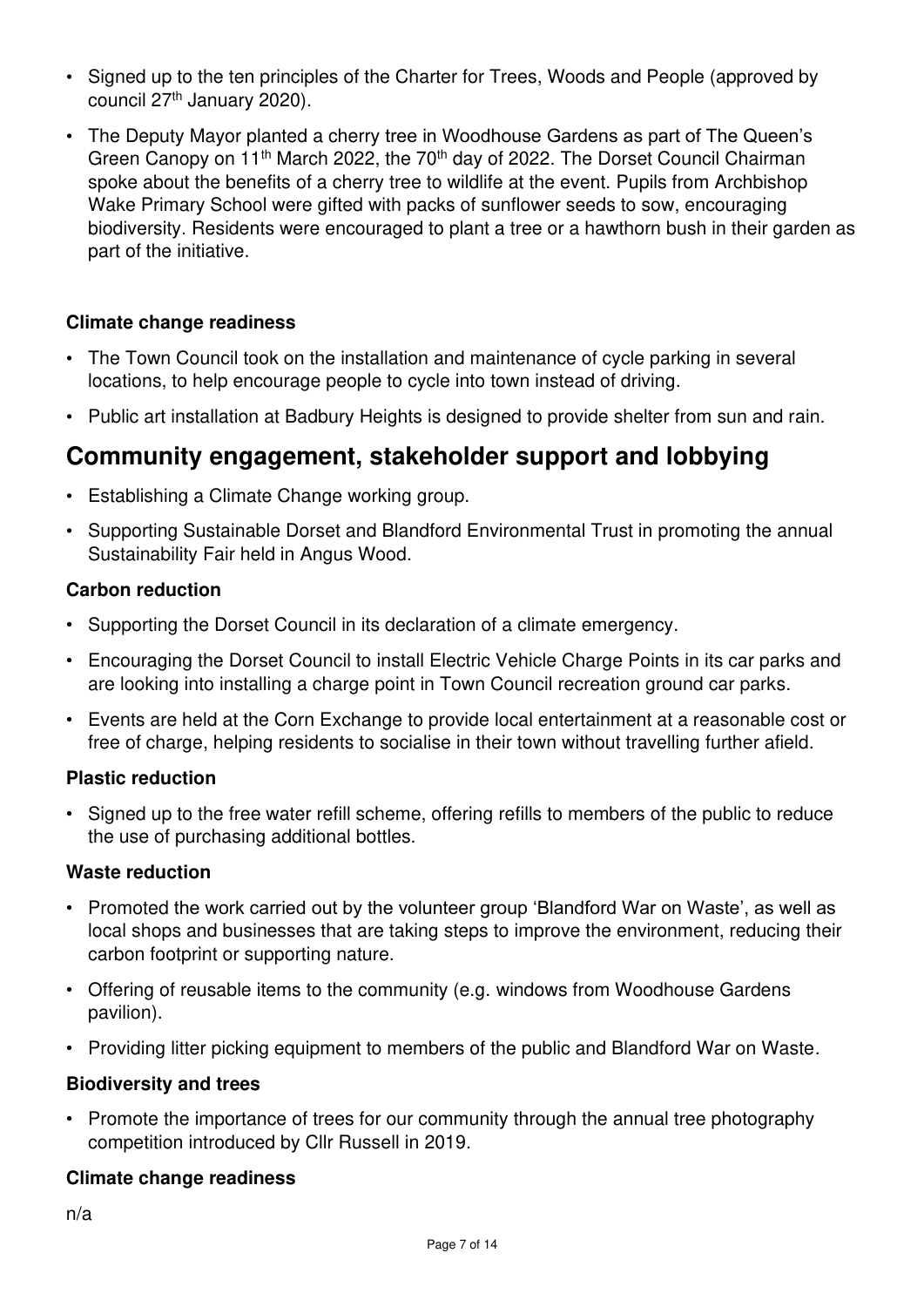# <span id="page-7-0"></span>**Planned activities: 2020-2022 Summary**

Whilst we will still look for quick wins to reduce carbon and waste and promote biodiversity, work will begin on ensuring that the Town Council Estate is energy efficient and progressing towards carbon neutrality.

A carbon footprint benchmarking activity will be carried out by the chair of the working group each year to demonstrate progress being made and an annual report submitted to full Council.

We will begin to focus on Climate Change readiness and identify any adjustments that may need to be made to mitigate the risks of extreme weather events.

We will use data from the Department of BEIS carbon benchmarking tool to identify where Blandford needs to focus and use it to shape and delivery a Community Engagement Plan.

# **Town Council Estate**

## **Carbon reduction**

- Energy audit for all council owned buildings in order to identify opportunities for reduction of energy waste. Low Carbon Dorset were contacted about this but were unable to provide this service due to capacity.
- Explore funding opportunities for energy waste reduction measures on all council owned buildings.
- Scheduling of energy waste reduction measures on all council owned buildings.
- Central heating is now turned off when staff are not in the office or hirers in the community room.
- Explore the use of electric strimmer's etc as an alternative to petrol powered. Initial order of replacement electric tools placed.
- Explore the use of electronic recording of daily Health and Safety checks instead of using paper.

## **Plastic reduction**

- Continued support for community-led activities such as 'Blandford War on Waste'.
- Continued reduction of plastic products within the Town Council.

## **Other waste reduction**

- Work with Dorset Waste Partnership to ensure appropriate bins are made available at events and find out how additional recycling bins can be returned to locations where they have been removed.
- Ongoing reduction of waste within the Town Council's portfolio.
- Support for and promotion of use of the Blandford Community Fridge to encourage reducing food waste.

## **Biodiversity and trees**

• Replacement trees have been planted where trees have been removed.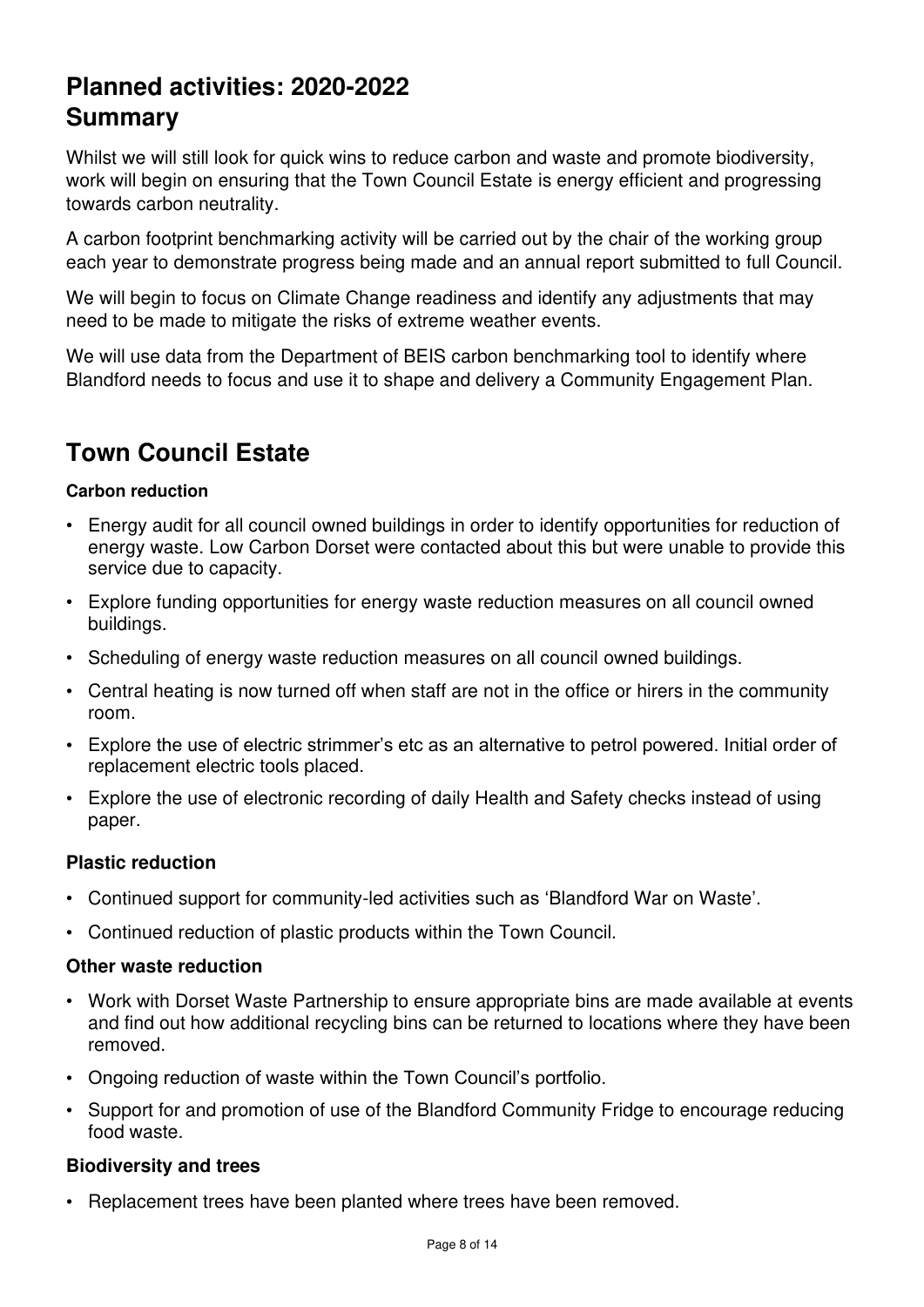# **Climate change readiness**

• Following efforts to explore opportunities for providing public drinking fountains, work was completed on this with Wessex Water in 2021 with the introduction of a bottle refill point in the Market Place. Any other opportunities will also be considered. Explore opportunities for shaded/sheltered areas on Town Council maintained outdoor areas, with the Badbury Heights public art canopy/seating area as an example (transfer pending).

# **Community engagement, stakeholder support and lobbying**

# **Carbon reduction**

- Roll out community focused carbon benchmarking tool for Town and Parish Councils cocreated by Department of Business, Energy and Industrial Strategy and the Centre of Sustainable Energy (CSE) at https://impact-tool.org.uk/.
- Use information from community focused carbon benchmarking tool for Town and Parish Councils to create a community engagement plan.
- Launch Green Grants matched funding for community groups wishing to start up an environmental initiative (2x £500 per year). This was well received and the Blandford Environmental Trust was the first applicant and was awarded with a green grant.
- Engage with the Local Plan and future developments regarding different sources of energy generation, i.e. solar panels.
- Encourage walking by promoting the walking routes identified by the Information Centre. Employees and Councillors should also be encouraged to walk, cycle or use public transport or car-share where possible.
- Encourage the Dorset Council to use differential car-parking charges to support low carbon vehicles.
- Press local authorities and MPs to demand national changes to bus services regulations, so all areas can regulate buses as London does, and urban profit-making routes can cross fund loss making rural routes.

# **Plastic reduction**

n/a

# **Other waste reduction**

n/a

# **Biodiversity and trees**

- Explore the Edinburgh Declaration on Biodiversity and consider attempting to qualify as a signatory.
- Encourage residents to increase biodiversity in their back gardens. This was done via social media for The Queen's Green Canopy with trees or hawthorn bushes, which encourage biodiversity.
- Encourage residents and local landowners could be encouraged to take part in tree planting. The Tree Charter, developed by the Woodland Trust, provides excellent guidance on how to increase tree cover. The National Association of Local Councils website provides case studies where it has been used.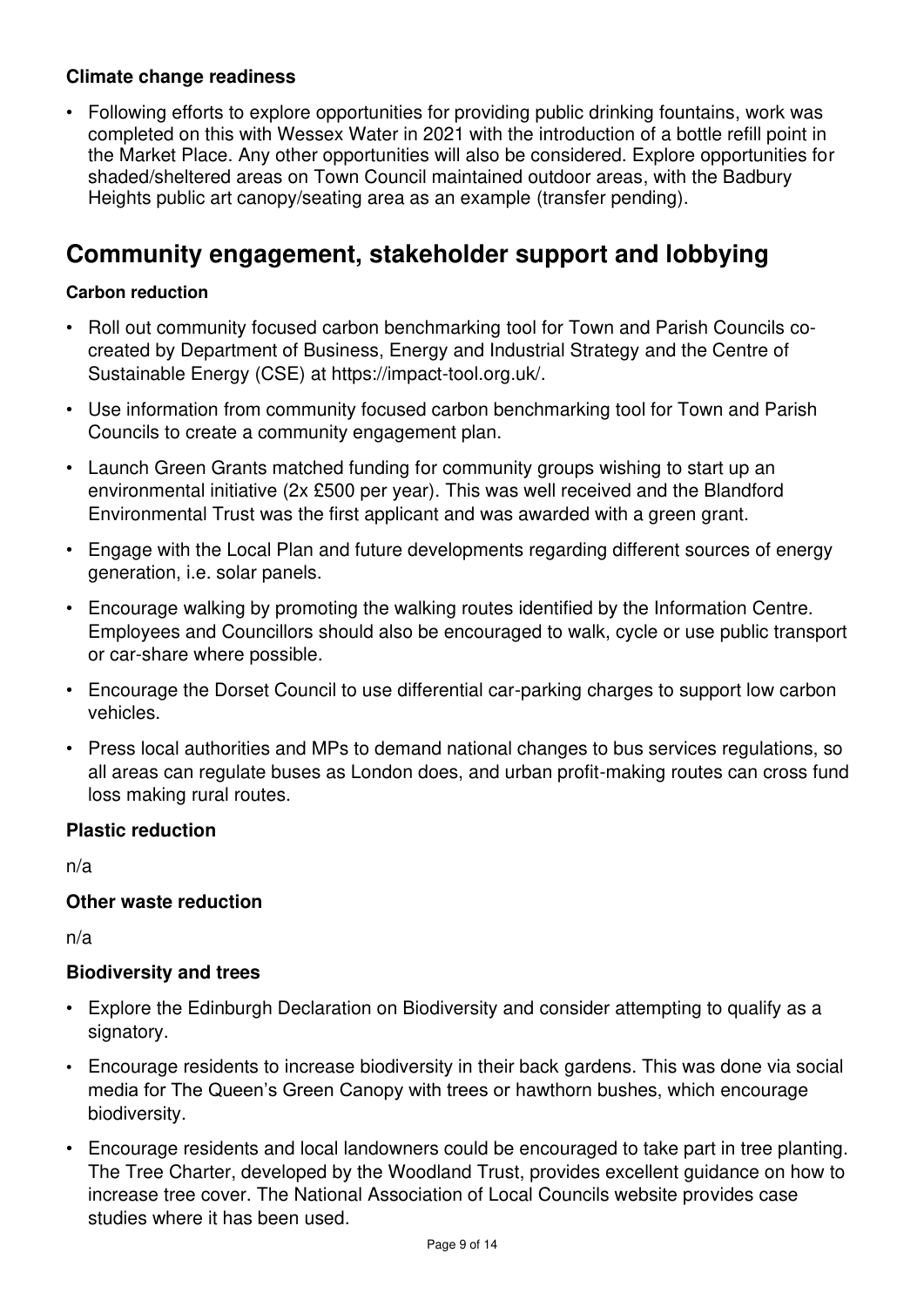# **Climate change readiness**

• Support the introduction of safe walking and cycle routes and, where necessary, work in partnership with the local authority to deliver them.

# <span id="page-9-0"></span>**Planned activities: 2022-2025 Summary**

The process of transitioning into carbon neutral, sustainable organisation begins in earnest with a focus will on reducing waste and transitioning to electric.

Organisational learning will be shared with the wider community.

# **Town Council Estate**

## **Carbon reduction**

- Reduce energy waste from all Town Council owned buildings.
- Introduce solar panels on council buildings where possible.
- Transition to electric vehicles as vehicles need to be replaced

## **Plastic reduction**

n/a

## **Other waste reduction**

n/a

## **Biodiversity and trees**

- Reduce pesticide use and other harmful activities. It's possible to reduce activities that harm wildlife, from using peat-free compost to shunning pesticides and ensuring light pollution is controlled.
- Stop using glyphosate weed killer switch to a hot foam system.

## **Climate change readiness**

n/a

# **Community engagement, stakeholder support and lobbying**

## **Carbon reduction**

- Work with other groups to create an impartial local guide that provides information on accredited local businesses and could include information on local accredited energy assessors and renewable energy installers for solar panels, batteries, EV charging points and heat pumps, eco-friendly retailers, green builders and landscape companies, etc. It can also encourage sustainable transport options.
- Buildings using renewable energy should also be used as a showcase to help local people see these technologies first-hand, particularly less familiar technologies such as heat pumps.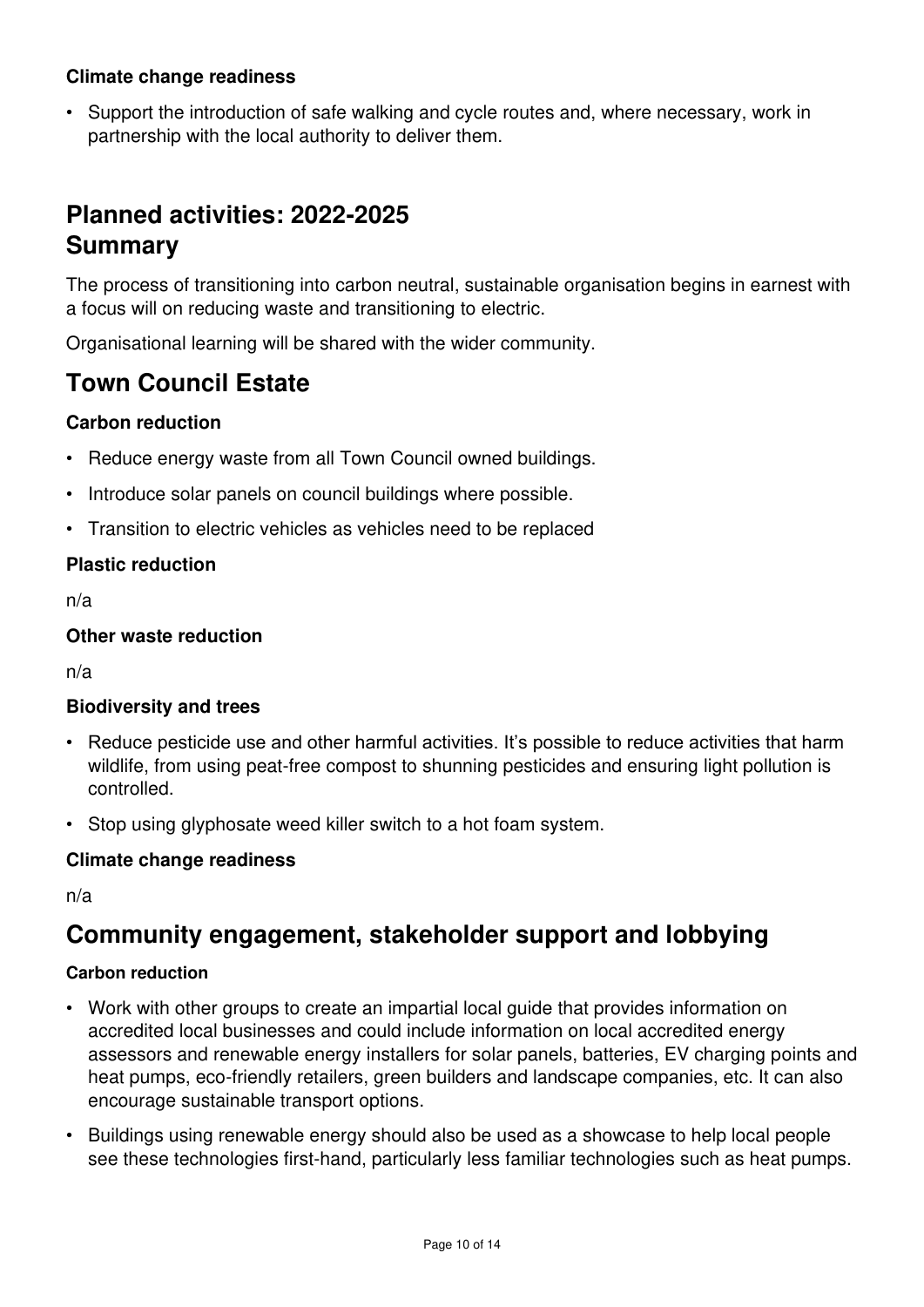# **Plastic reduction**

n/a

# **Other waste reduction**

n/a

## **Biodiversity and trees**

• To encourage others, promote the actions taken, for example use signage on council-owned land where peatfree compost is used.

#### **Climate change readiness**

n/a

# <span id="page-10-0"></span>**Planned activities: 2025-2030 Summary**

Any Council buildings that have not already transitioned to electric will be transformed.

The Town Council will seek opportunities to install renewable energy generation facilities on its own property.

We'll showcase what we've achieved and learned and attempt to bring together community groups who can benefit from our organisational learning in order to bulk buy for their privately owned properties.

# **Town Council Estate**

# **Carbon reduction**

• Produce green energy. Install renewable energy generation, like heat pumps and solar PV, at council buildings. Heat pumps benefit from a government grant that will partially cover the cost. Several energy companies provide a smart export tariff, which pays for any electricity generated that isn't used by the building, including offering top prices if the solar PV is used in conjunction with a battery.

## **Plastic reduction**

n/a

**Other waste reduction** 

n/a

**Biodiversity and trees** 

n/a

**Climate change readiness** 

n/a

# **Community engagement, stakeholder support and lobbying**

**Carbon reduction**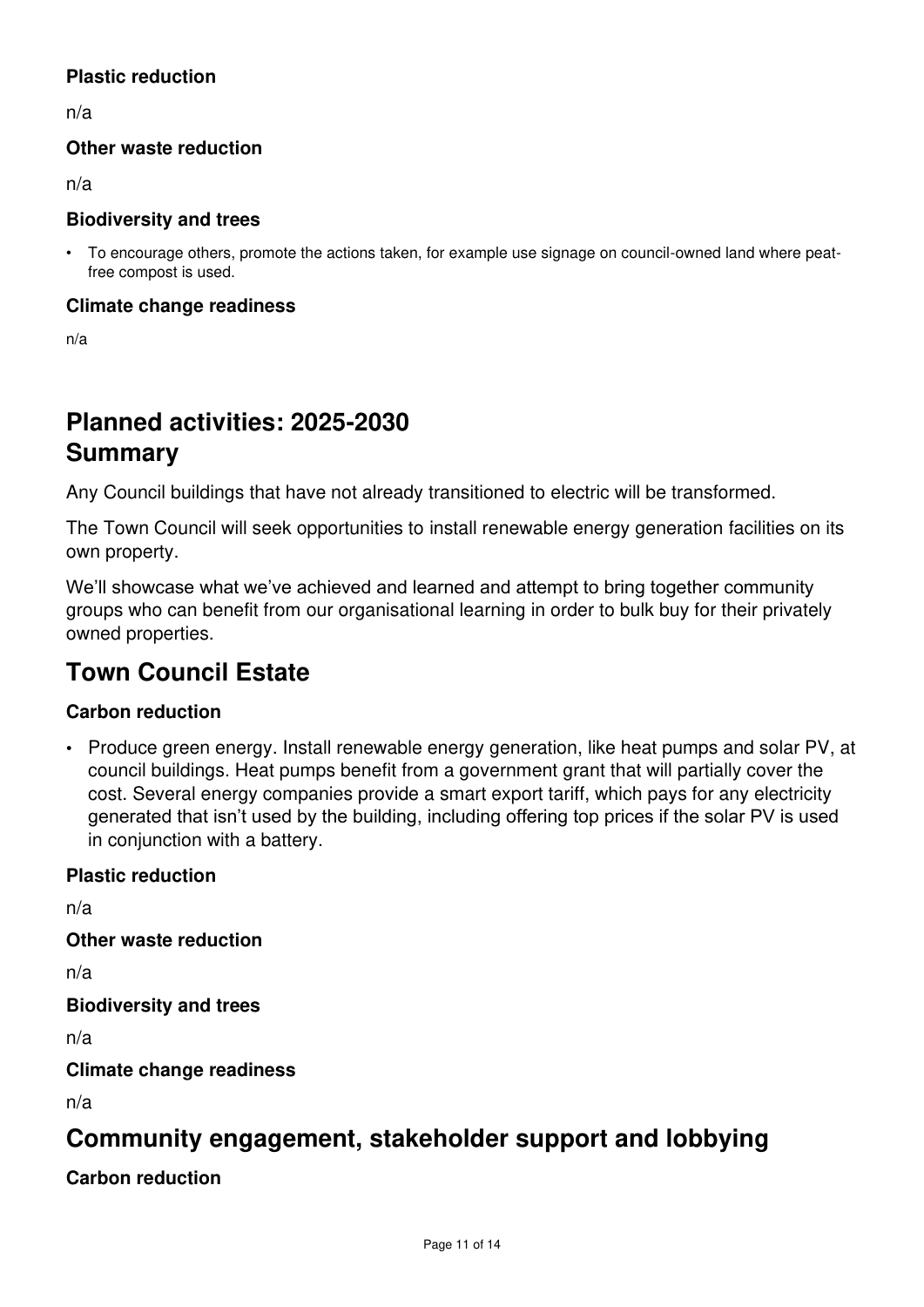- Bring together groups of people for bulk purchases. The costs of installing solar PV, or other renewable technologies such as heat pumps, should be much lower if done in bulk, street by street, or area by area. Local homeowners and businesses could be brought together to develop such a scheme – it's a widely used model in the Netherlands and places such as Suffolk and Frome in the UK. Bulk purchases of energy audits or energy insulation is also possible. Transition Streets is an example of this approach.
- Promote a lift-sharing scheme. By convening local businesses and car-sharing schemes, such as the social enterprise Liftshare, it's possible to help local people reduce the carbon pollution from car use, save money and foster new friendships. Liftsharing may often be a solution for people when public transport, cycling or walking to work isn't. Car-sharing schemes for non-commuting journeys should also be promoted.

# **Plastic reduction**

n/a

**Other waste reduction** 

n/a

## **Biodiversity and trees**

n/a

# **Climate change readiness**

n/a

**Notes:** Ensure the climate change or nature implications of decisions are known before making them. It isn't credible to accept the need for rapid action on climate change and nature and then make decisions without knowing whether they'll be harmful or helpful. Requiring every decision to be well informed is common sense as well as good practice. This Action Plan will be a flexible, working document that can be added to and updated as and when required.

**Approved:** 28th October 2019 **Updated:** 16th March 2022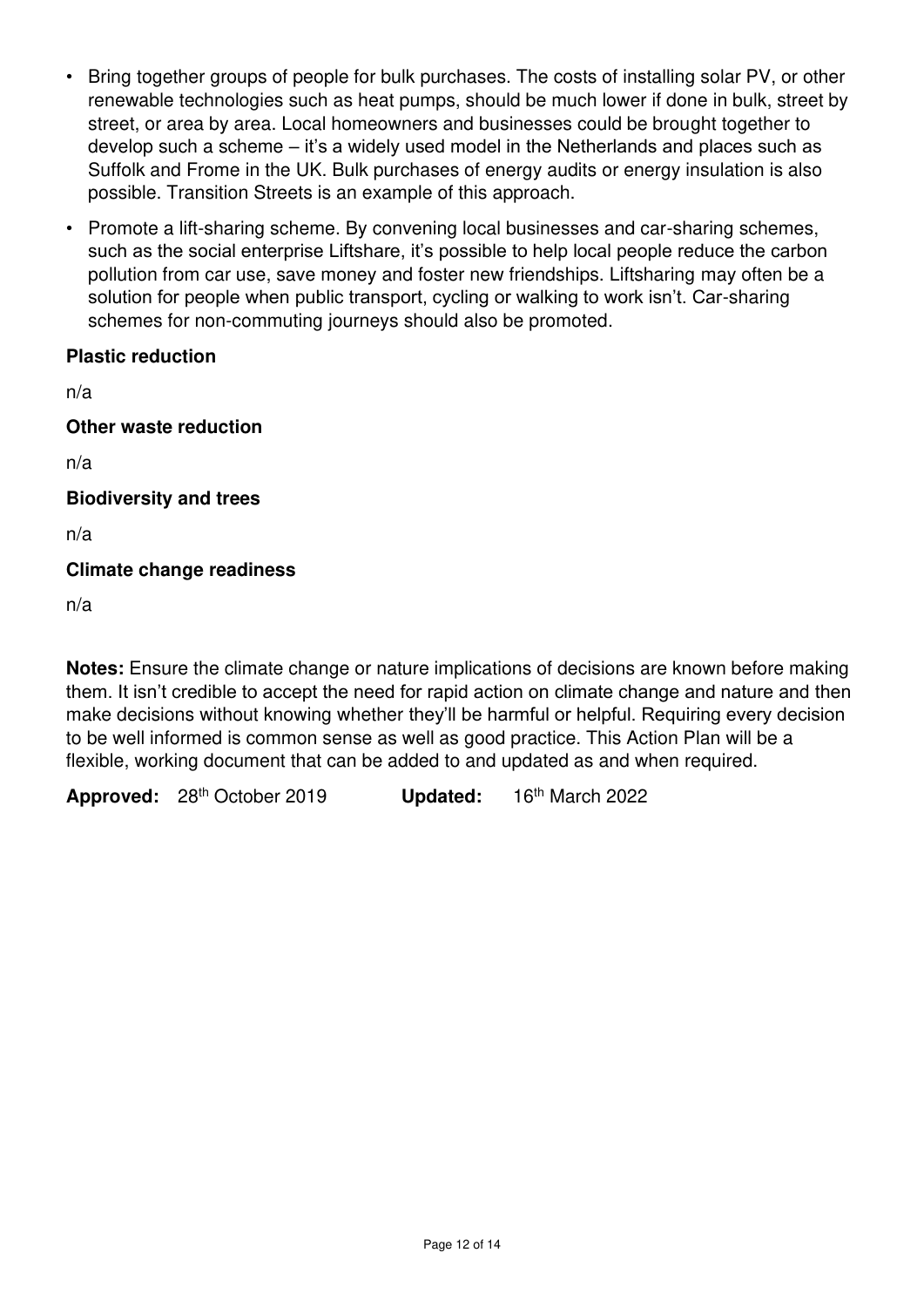# <span id="page-12-0"></span>**Blandford Forum Town Council estate carbon footprint benchmark**

# **21 February 2020**

# **Introduction**

The following report provides a carbon footprint benchmark to help focus carbon reduction activity across the Blandford Forum Town Council estate.

# **Method**

Blandford Forum Town Council's carbon footprint has been calculated using a carbon footprinting tool provided by Low Carbon Dorset. The report has been backdated to April 2019 to provide a benchmark at the start of the Council year. Another measurement will be taken in April 2020 to track any progress made over the 2019/20 Council year.

## **Scope**

The footprint relates to the Blandford Forum Town Council estate only. The Town Council estate includes: Corn Exchange and Town Council offices, Larksmead pavilion and floodlights, Woodhouse Gardens, Glenmore Workshop, Park Road Recreation Ground (including Pavilion), Cemetery Chapel and workshop, Marsh and Ham toilets, Tabernacle toilets, and motor vehicles and mowers.

# **Summary of findings**

Between April 2018 end March 2019, the Town Council estate consumed:

- 52,153 kWh of electricity
- 16,058 m3 of mains gas
- 1,429 m3 of water
- 1,062 litres of unleaded Petrol (estimated on consumption from Jan-Dec 2019)
- 3,361 litres of Diesel (estimated on consumption from Jan-Dec 2019)
- The council does not use liquified petroleum gas (LPG) or fuel oil anywhere on its estate.

Between April 2018 and March 2019, the Town Council estate also produced:

- 61.4 tons of black bag (estimated)
- 104 bags of paper recycling

The table below shows how this translates into 74 tons of CO2 emissions each year:

| <b>Source</b> | <b>Emissions</b><br>tCO <sub>2/yr</sub> | % Footprint |
|---------------|-----------------------------------------|-------------|
| Electricity   | 16.5                                    | 22.3%       |
| Gas           | 40.8                                    | 55.1%       |
| <b>LPG</b>    | 0.0                                     | $0.0\%$     |
| Oil           | 0.0                                     | 0.0%        |
| Petrol        | 3.0                                     | 4.1%        |
| Diesel        | 10.8                                    | 14.6%       |
| Water         | 1.5                                     | 2.0%        |
| Waste         | 1.3                                     | 1.8%        |
| Total:        | 74.0                                    | tCO2e/vr    |